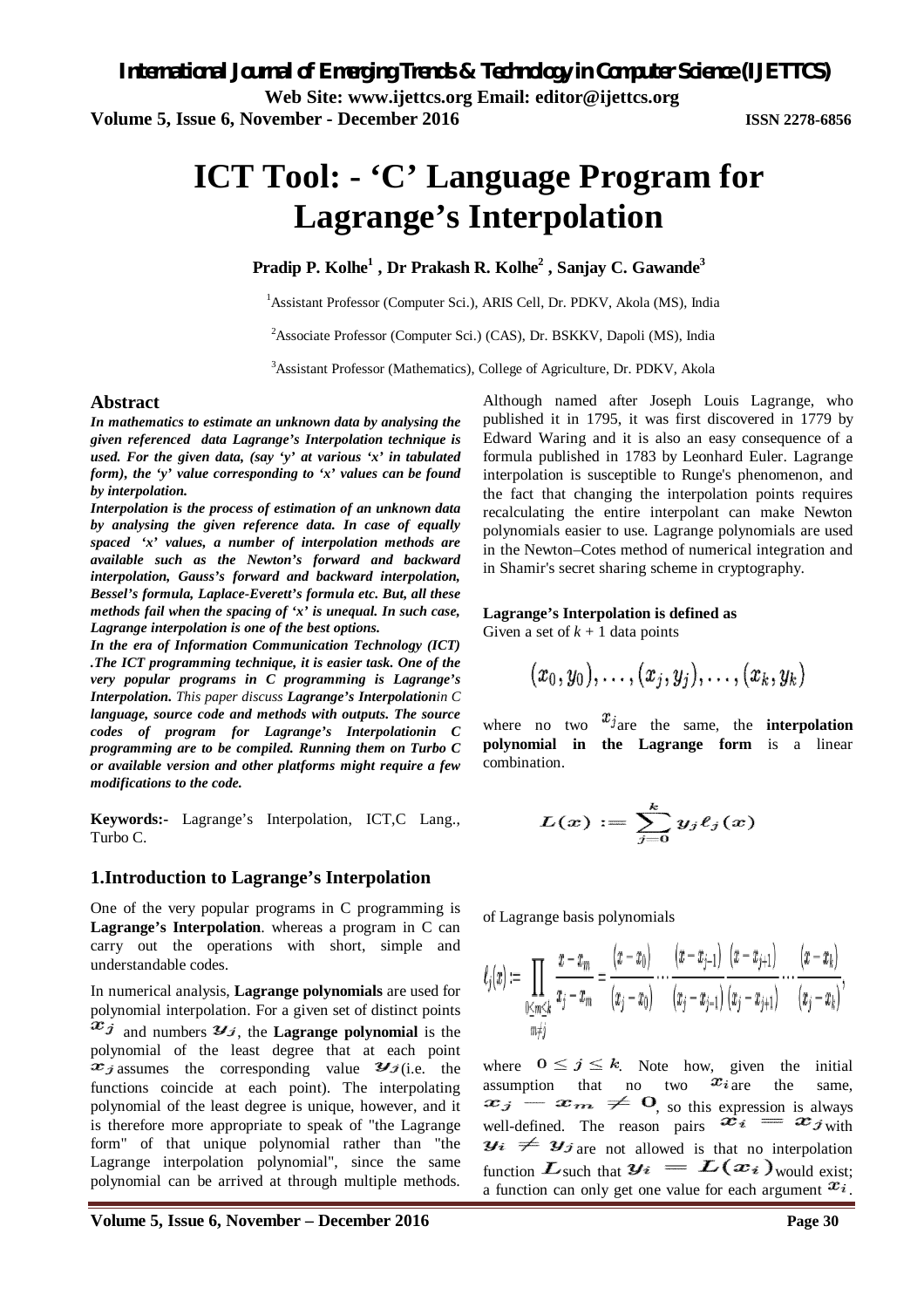# *International Journal of Emerging Trends & Technology in Computer Science (IJETTCS)* **Web Site: www.ijettcs.org Email: editor@ijettcs.org**

#### **Volume 5, Issue 6, November - December 2016 ISSN 2278-6856**

On the other hand, if also  $y_i = y_j$ , then those two points would actually be one single point.

For all  $i \neq j$ ,  $\ell_j(x)$  includes the term  $(\boldsymbol{x} - \boldsymbol{x}_i)$  in the numerator, so the whole product will be zero at  $x = x_i$ .

$$
\ell_{j\neq i}(x_i)=\prod_{m\neq j}\frac{x_i-x_m}{x_j-x_m}=\frac{(x_i-x_0)}{(x_j-x_0)}\cdots\frac{(x_i-x_i)}{(x_j-x_i)}\cdots\frac{(x_i-x_k)}{(x_j-x_k)}=0.
$$

On the other hand,

$$
\ell_i(x_i):=\prod_{m\neq i}\frac{x_i-x_m}{x_i-x_m}=1
$$

In other words, all basis polynomials are zero at  $x = x_i$ , except  $\ell_i(x)$ , for which it holds that<br>  $\ell_i(x_i) = 1$  because it lacks the , because it lacks the  $(x-x_i)_{\text{term}}$ 

It follows that  $y_i \ell_i(x_i) = y_i$ , so at each point  $\boldsymbol{x_i}$ ,

$$
L(x_i)=y_i+0+0+\cdots+0=y_{i_j}
$$

showing that  $L$  interpolates the function exactly.

#### **2.Method for Lagrange's Interpolation:**

The function  $L(x)$  being sought is a polynomial in  $\infty$  of the least degree that interpolates the given data set; that is, assumes value  $\mathcal{L}$  *i* at the corresponding  $\mathcal{L}$  *j* for all data points  $\overline{\mathscr{I}}$ :

$$
L(x_j)=y_j \qquad j=0,\ldots,k
$$

Observe that:

1. In  $\ell_j(x)$  there are *k* factors in the product and each factor contains one *x*, so  $L(x)$  (which is a sum of these *k*-degree polynomials) must also be a *k*-degree polynomial.

$$
\ell_j(x_i) = \prod_{m=0, m\neq j}^k \frac{x_i - x_m}{x_j - x_m}
$$

We consider what happens when this product is expanded. Because the product skips  $m = j$ , if  $i = j$ then all terms are  $\mathbf{x}_j = \mathbf{x}_m$  (except where  $x_j = x_m$ , but that case is impossible, as pointed out in the definition section—in that term,  $m = j$ , and since  $\bm{m} \neq \bm{j}, \bm{i} \neq \bm{j}$ , contrary to  $\bm{i} = \bm{j}$ ). Also if  $i \neq j$ then since  $m \neq j$ does not preclude it, one term in the product will be for  $m = i$ , i.e. one term in  $\frac{x_i - x_i}{x_i - x_i} = 0$ , zeroing the entire product.

So

 $\ell_j(x_i) = \delta_{ji} = \left\{ \begin{matrix} 1, & \text{if } j = i \ 0, & \text{if } j \neq i \end{matrix} \right.$ 

where  $\delta_{ij}$  is the Kronecker delta. So:

$$
L(x_i)=\sum_{j=0}^k y_j\ell_j(x_i)=\sum_{j=0}^k y_j\delta_{ji}=y_i.
$$

Thus the function  $L(x)$  is a polynomial with degree at most *k* and where  $L(x_i) = y_i$ 

### **Example 1**

We wish to interpolate  $f(x) = x^2$  over the range  $1 \le x \le 3$ , given these three points:

$$
\begin{array}{ll} x_0=1 \ & \qquad f(x_0)=1 \\ x_1=2 \ & \qquad f(x_1)=4 \\ x_2=3 \ & \qquad f(x_2)=9. \end{array}
$$

The interpolating polynomial is:

$$
L(x) = 1 \cdot \frac{x-2}{1-2} \cdot \frac{x-3}{1-3} + 4 \cdot \frac{x-1}{2-1} \cdot \frac{x-3}{2-3} + 9 \cdot \frac{x-1}{3-1} \cdot \frac{x-2}{3-2}
$$
  
=  $x^2$ .

#### **Example 2**

We wish to interpolate  $f(x) = x^3$  over the range  $1 \le x \le 3$ , given these three points:

$$
\begin{array}{l} x_0=1\ f(x_0)=1 \\ x_1=2\ f(x_1)=8 \\ x_2=3\ f(x_2)=27 \end{array}
$$

The interpolating polynomial is:

$$
L(x) = 1 \cdot \frac{x-2}{1-2} \cdot \frac{x-3}{1-3} + 8 \cdot \frac{x-1}{2-1} \cdot \frac{x-3}{2-3} + 27 \cdot \frac{x-1}{3-1} \cdot \frac{x-2}{3-2}
$$
  
=  $6x^2 - 11x + 6$ .

#### **Note for Lagrange's Interpolation**

The Lagrange form of the interpolation polynomial shows the linear character of polynomial interpolation and the uniqueness of the interpolation polynomial. Therefore, it is preferred in proofs and theoretical arguments. Uniqueness can also be seen from the inheritability of the Vander monde matrix, due to the non-vanishing of the Vander monde determinant.

Lagrange and other interpolation at equally spaced points, as in the example above, yield a polynomial oscillating above and below the true function. This behavior tends to grow with the number of points, leading to a divergence known as Runge's phenomenon; the problem may be eliminated by choosing interpolation points at Chebyshev nodes.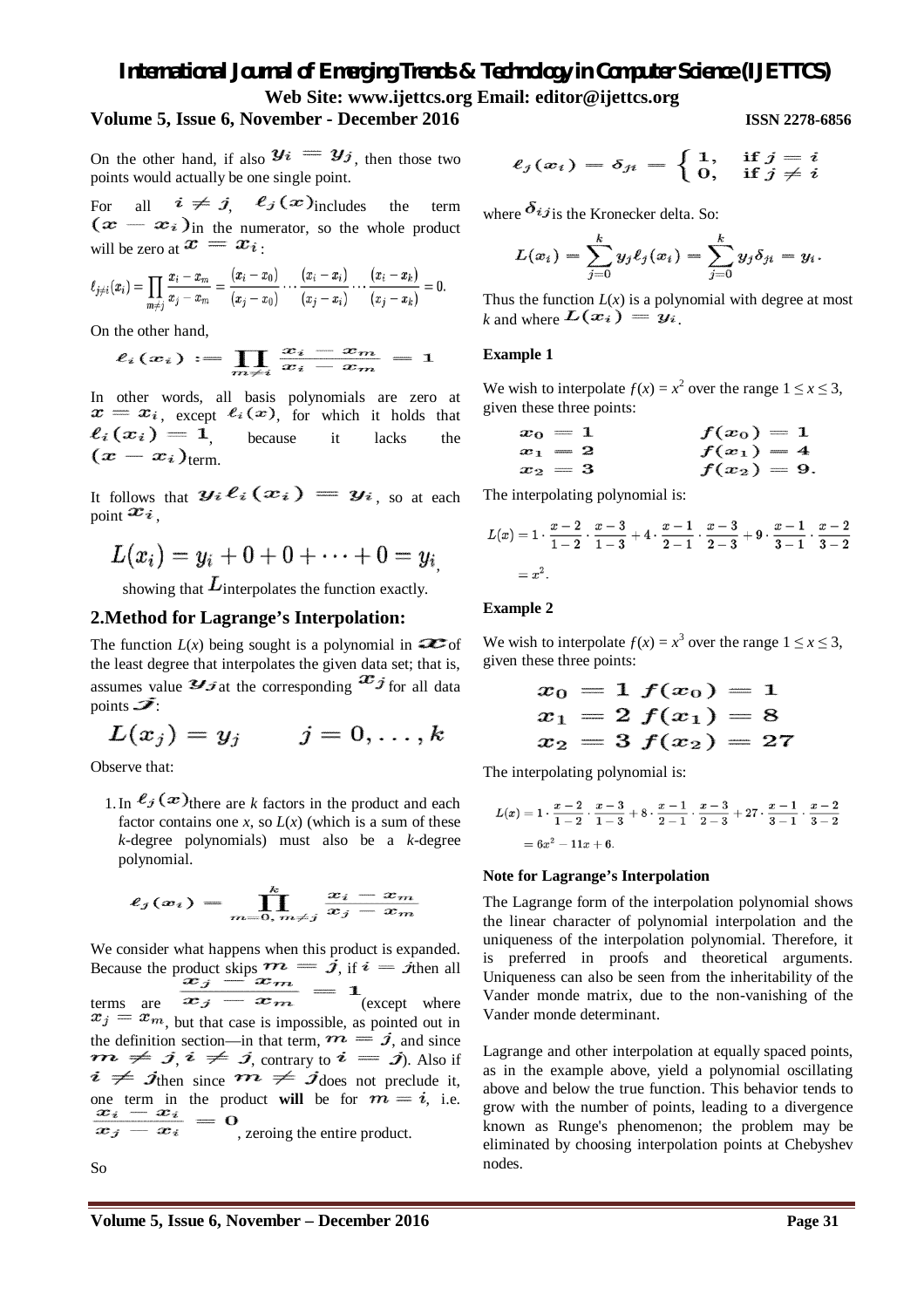## *International Journal of Emerging Trends & Technology in Computer Science (IJETTCS)* **Web Site: www.ijettcs.org Email: editor@ijettcs.org Volume 5, Issue 6, November - December 2016 ISSN 2278-6856**

The Lagrange basis polynomials can be used in numerical integration to derive the Newton–Cotes formulas.



Remainder in Lagrange's Interpolation Formula: When interpolating a given function *f* by a polynomial of degree *n* at the nodes  $x_0, \ldots, x_n$  we get the remainder which can be expressed as

$$
R(x)=f[x_0,\ldots,x_n,x] \ell(x)=\ell(x)\frac{f^{n+1}(\xi)}{(n+1)!}, \qquad x_0<\xi
$$

where  $f[x_0, \ldots, x_n, x]$  and is the notation for divided differences. Alternatively, the remainder can be expressed as a contour integral in complex domain as

$$
R(z)=\frac{\ell(z)}{2\pi i}\int_C\frac{f(t)}{(t-z)(t-z_0)\cdots(t-z_n)}dt=\frac{\ell(z)}{2\pi i}\int_C\frac{f(t)}{(t-z)\ell(t)}dt.
$$

The remainder can be bound as

$$
|R(x)|\leq \frac{(x_n-x_0)^{n+1}}{(n+1)!}\max_{x_0\leq \xi\leq x_n}|f^{(n+1)}(\xi)|.
$$

#### **First Derivative of Lagrange's**

The first derivative of the Lagrange's polynomial is given by

$$
L'(x):=\sum_{j=0}^ky_j\ell'_j(x)
$$

where

$$
\ell_j'(x) = \ell_j(x) \cdot \sum_{m=0,\; m\neq j}^n \frac{1}{x-x_m}
$$

The Lagrange polynomial can also be computed in **finite fields**. This has applications in **cryptography**, such as in **Shamir's Secret Sharing scheme.**

#### **Algorithm for Lagrange's Interpolation**

**Step 1**: Read x, n

**Step 2:** for  $i = 1$  to  $(n + 1)$  is steps of 1 do Read xi, fi end for {the above statements reads x,s and the corresponding values of f is}

**Step 3**:  $Sum = 0$ 

**Step 4:** for  $i = 1$  to  $(n + 1)$  in steps of 1 do

**Step 5: Profync = 1** 

**Step 6**: for  $J = 1$  to  $(n + 1)$  in steps of 1 do

**Step 7**: If  $(i \neq i)$  then prodfunc = prodfunc  $X(x - x_i) / (x_i - x_i)$ 

xj) end for

**Step 8:** Sum = Sum + fi x Prodfunc {sum is the value of f at x} end for

**Step 9:** Write x, sum

**Step 10:** Stop

#### **C language source code: - Lagrange's Interpolation**

#include<stdio.h> #include<math.h> main() {

}

}

float y, x[20], f[20], sum, pf; int I, j, n; printf("enter the value of n"); scanf("%d", &n); printf("enter the value to be found"); scanf("% $f$ ", &y); printf("enter the values of xi's & fi's"); for( $i = 0$ ;  $i < n$ ;  $i++$ ) {

\n
$$
pf = 1;
$$
\n
$$
for(j = 0; j < n; j++)
$$
\n
$$
\{
$$
\n
$$
if(j != i)
$$
\n
$$
Pf * = (y - x[j])/(x[i] - x[j]);
$$
\n
$$
\}
$$
\n
$$
sum += f[i] * pf;
$$
\n
$$
\}
$$
\n
$$
print('^*\n x = %f", y);
$$
\n
$$
print('^*\n x = %f", sum);
$$
\n

**Volume 5, Issue 6, November – December 2016 Page 32**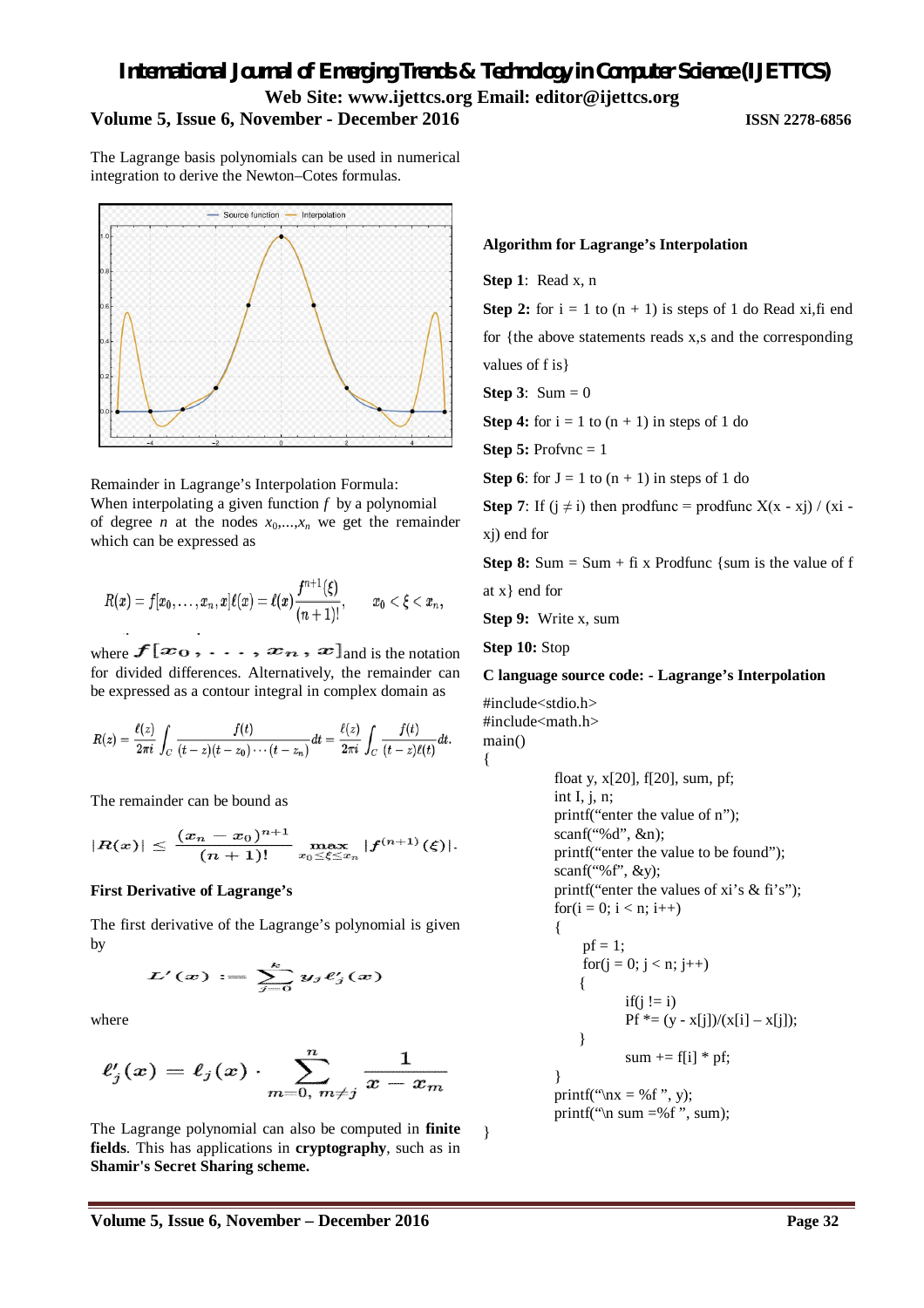# *International Journal of Emerging Trends & Technology in Computer Science (IJETTCS)* **Web Site: www.ijettcs.org Email: editor@ijettcs.org Volume 5, Issue 6, November - December 2016 ISSN 2278-6856**

#### **Output of Lagrange's Interpolation**

enter the value of n 4 enter the value to be found 2.5 enter the values for xi's & fi's 1 1 2 8 3 27 4 64  $X = 2.500000$  $sum = 15.625000$ 

#### **Lagrange Polynomial implemented in Python**

#!/usr/bin/env python import numpy as np from matplotlib import pyplot as plt data  $fname = 'knot points.csv'$ 

 $# x1.v1$ 

# x2,y2

 $#...$ 

def read\_data(fname):

 $X = \lceil \cdot \rceil$ 

 $Y = \lceil \rceil$ 

with open(fname, 'r') as f:

for line in f:

 $(x, y) = line.split(',')$ 

X.append(float(x))

Y.append(float(y))

return (X, Y)

def langrange\_polynomial(X, Y):

 $def L(i):$ 

return lambda x: np.prod $([x-X[i])/(X[i]-X[i])$  for i in range(len(X)) if  $i := j$ ]) \* Y[i]

 $Sx = [L(i)$  for i in range(len(X))] # summands

return lambda x:  $np.sum([s(x) for s in Sx])$ 

 $# F =$ langrange\_polynomial(\*read\_data(data\_fname))

 $(X, Y)$  = read data(data fname)  $F =$ langrange polynomial(X, Y)  $x$ \_range = np.linspace(X[0], X[-1], 100)  $plt.plot(X, Y, 'ro')$ plt.plot(x\_range, map(F, x\_range)) plt.xlabel(r'\$x\$') plt.ylabel(r'\$F(x)\$') plt.title('Lagrange polynomial interpolation') plt.grid(True)

plt.show()

#### **References**

- [1] Meijering, Erik (2002), "A chronology of interpolation: from ancient astronomy to modern signal and image processing", Proceedings of the IEEE, **90** (3): 319–342
- [2] Quarteroni, Alfio; Saleri, Fausto (2003), Scientific Computing with MATLAB, Texts in computational science and engineering, **2**, Springer, p. 66, *ISBN 9783540443636.*
- [3] Jean-Paul Berrut &*Lloyd N. Trefethen* (2004). "Barycentric Lagrange Interpolation". *SIAM* Review. **46** (3): 501–517..
- **[4]** Abramowitz and Stegun, "Handbook of Mathematical Functions," p.878

#### **External links**

- Hazewinkel, Michiel, ed. (2001), "Lagrange interpolation formula", Encyclopedia of Mathematics, Springer, ISBN 978-1-55608-010-4
- ALGLIB has an implementations in C++ / C# / VBA / Pascal.
- GSL has a polynomial interpolation code in C
- SO has a MATLAB example that demonstrates the algorithm and recreates the first image in this article
- Lagrange Method of Interpolation Notes, PPT, Mathcad, Mathematica, MATLAB, Maple at Holistic Numerical Methods Institute
- Lagrange interpolation polynomial on www.math-linux.com